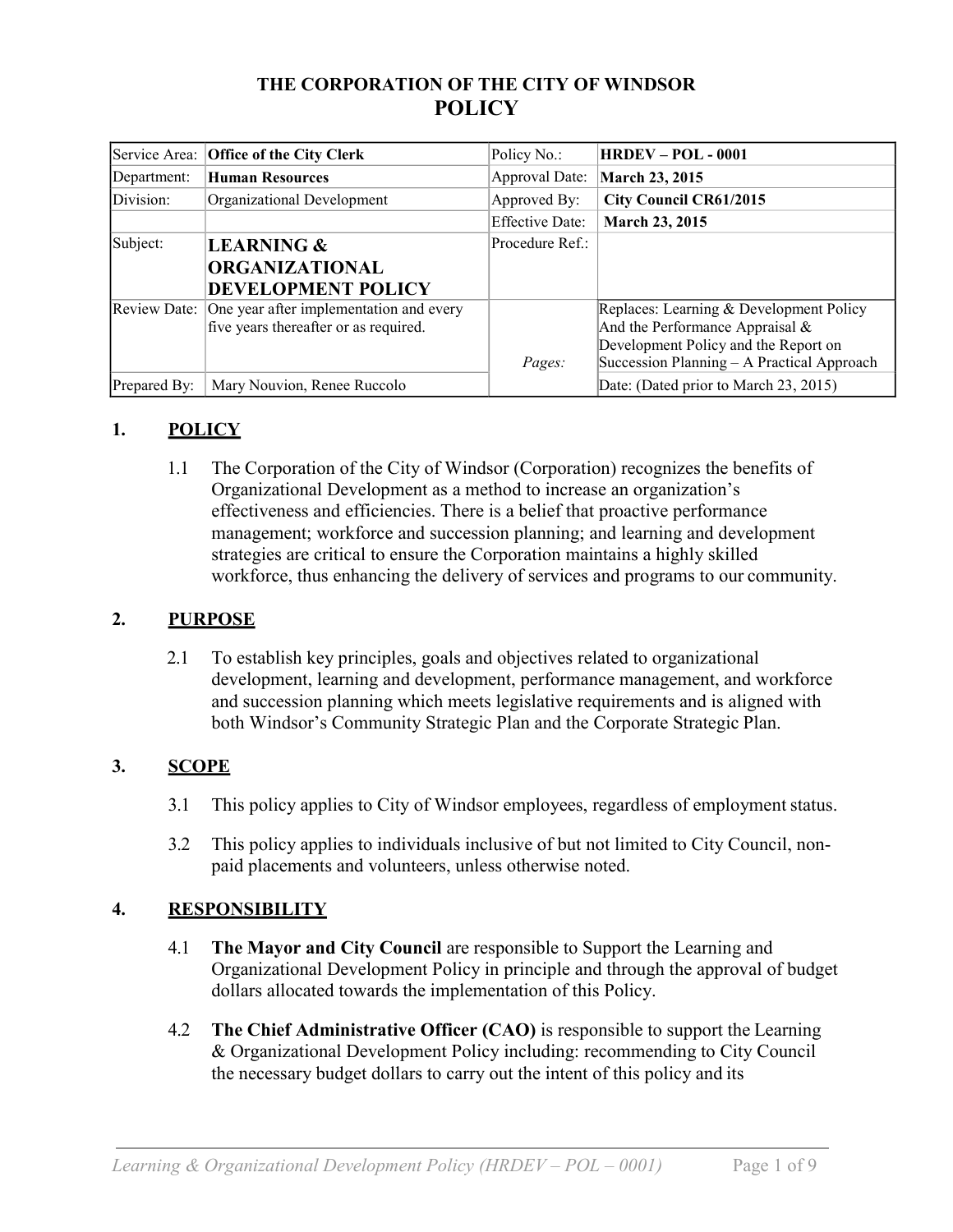procedures; and resolving/arbitrating issues that may arise from the implementation of this policy and related procedures, as required.

- 4.3 **Corporate Leadership Team (CLT), Executive Directors, Managers and Supervisors** are responsible to support the Learning and Organizational Development Policy adhering to all goals, objectives, principles and statements as indicated in this document and applicable procedures including: the communication of this policy to staff; facilitating compliance and consistency in its application; and appropriate allocation of budget dollars.
- 4.4 **Project Managers** are responsible to advise Human Resources of any new corporate systems being implemented that require future training sessions as governed by this policy so as to facilitate consistency in training and the maintenance of records across the Corporation.
- 4.5 **The Executive Director of Human Resources** is responsible to assess, develop, review, audit, budget, administer, inform and direct matters related to this policy.
- 4.6 **Employees and other Individuals as identified in Section 3** are responsible to comply with this policy and applicable procedures including demonstrating an active commitment to continuous learning; managing their own career; and participating in the performance management process.

# **5. GOVERNING RULES AND REGULATIONS**

# *5.1 DEFINITIONS*

- **5.1.1 Learning and Development Opportunities** shall include, but is not limited to, on-the-job training/experience such as coaching, special projects, acting assignments, mentoring, job-shadowing, and external secondments. It also may include more formal learning opportunities such as conferences, e-learning, webinars, formal classroom training, educational assistance, license designation, membership fees, apprenticeship programs, foreign credential assessment, prior learning assessment, and programs specifically designated to target various employee groups such as a management certificate program.
- **5.1.2 Corporate Training/Learning & Development Opportunities** refers to development activities and training that is linked to the Corporate Strategic Plan. It is applicable or made available to the majority of individuals throughout the Corporation. Examples of such training include employee orientation, or equity and inclusion training.
- **5.1.3 Site/Department Specific Training/Learning & Development Opportunities** refers to training, learning and developmental opportunities that are specific to one or a few departments, not the entire Corporation. It is training that is not regulated in legislation, standards or guidelines from a Corporate perspective. Examples include: waste water treatment programs at the Pollution Control Plant or training on lifts at Huron Lodge.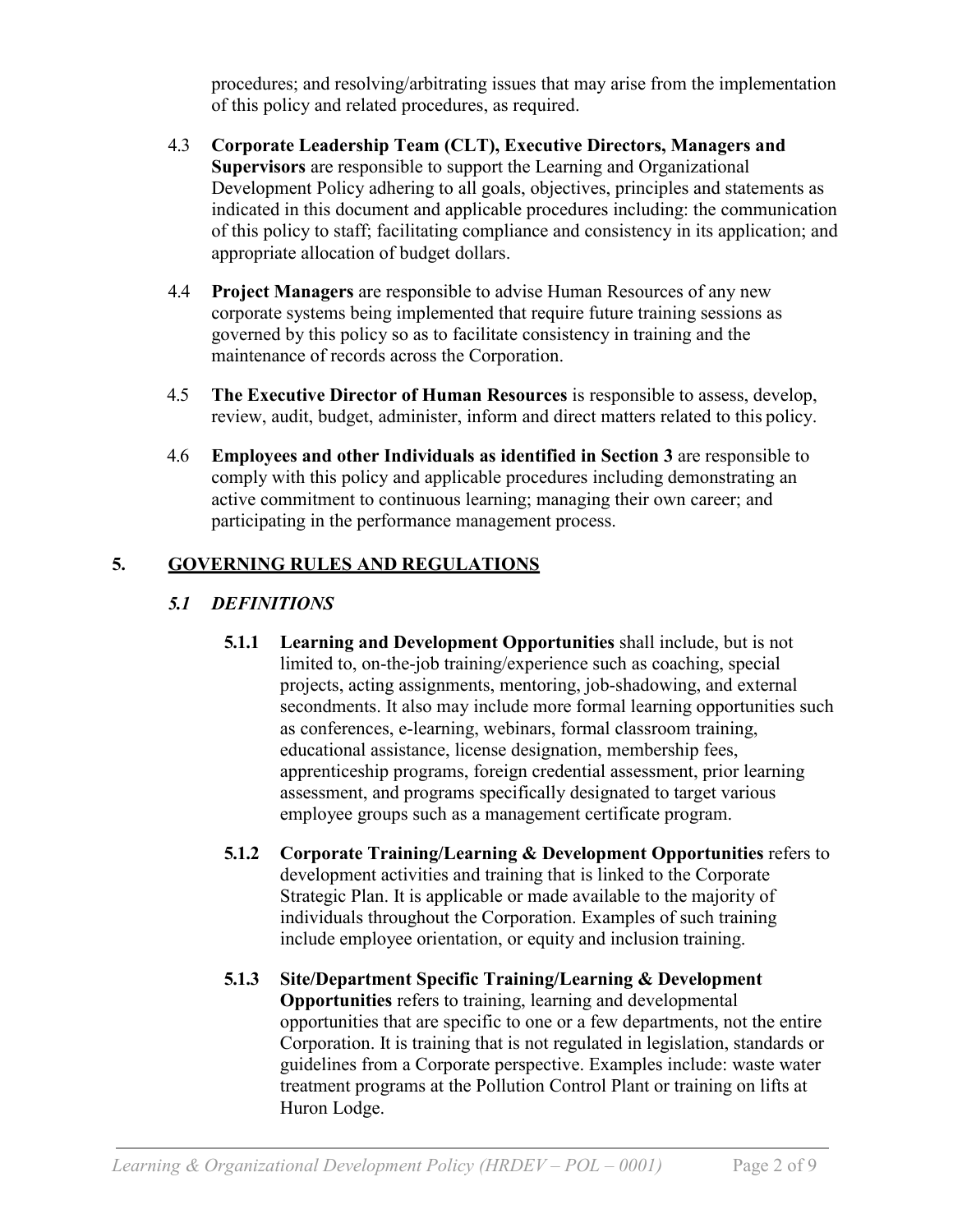- **5.1.4** Legislated Training/Learning & Development Opportunities refers to required legislated training for individuals in the workplace. Examples include health & safety and accessibility standards training.
- **5.1.5 Individual Training/Learning & Development Opportunities** refers to enhancing individual capabilities, skills and competencies to improve onthe-job-performance and for career development. Examples include lunch & learn sessions and acting assignments.
- **5.1.6 Workforce Planning** is a systematic process of analysing an organization's human resource needs under changing conditions and developing the activities necessary to satisfy these needs. It encompasses a process to develop talent, is flexible, of a long term nature and involves all positions within an organization. It's a process of ensuring that the "right people are in the right place at the right time" to accomplish the mission and achieve the goals of the organization. It however does not involve cloning or replacement planning.
- **5.1.7 Succession Planning** is a strategy within workforce planning that focuses on the development of current employees to assume positions required to support the future continuation and growth of the organization.
- **5.1.8 Performance Management** is a system by which an organization evaluates and develops its people's skills, behaviours and individual performance in order to improve organizational performance. It is an ongoing process where the Manager/Supervisor and the employee work together to plan, monitor and review an employee's work objectives, goals and overall contribution to the organization.
- **5.1.9 Individual Development Plan** is a personal career plan for each employee. It is prepared by the employee in partnership with his/her supervisor. It outlines what competencies and skills require improvement or further development for either the employee's current position or possible future jobs; what actions need to be taken; and target completion dates. The plan should be achievable, practical and realistic. It is implemented with the approval of the employee's supervisor and accompanies the employee as they transfer from one position to another.

# *5.2 ORGANIZATIONAL DEVELOPMENT*

**5.2.1** The Corporation recognizes the objective of organizational development is to improve the Corporation's ability to handle internal and external functioning and relationships such as: interpersonal and group processes; improving communication; more effective decision making processes; improved skill in dealing with destructive conflict; more efficient and effective operational processes; and cooperation amongst employees. All staff shall implement organizational development strategies that make the Corporation more effective.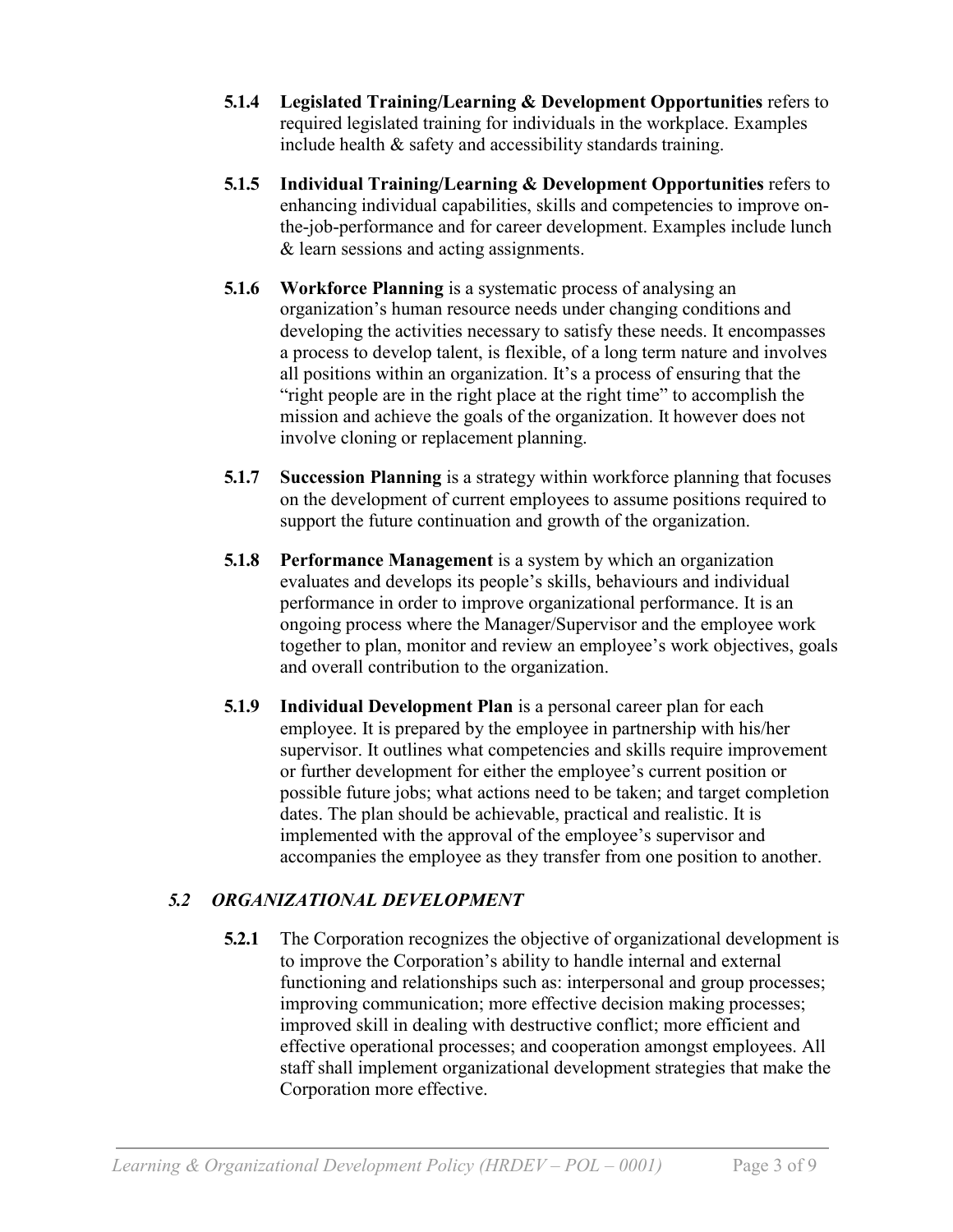- **5.2.2** The Corporation shall establish values that it wants every member of the Corporation to have. Such values, as outlined in the Corporate Strategic Action Plan focus on:
	- **5.2.2.1** Being professional
	- **5.2.2.2** Being approachable
	- **5.2.2.3** Being effective
- **5.2.3** The Corporation will continue to take into account the accessibility needs of employees with disabilities, as well as individual accommodation plans, when conducting performance management, and providing career and personal development opportunities to employees.

# *5.3 LEARNING AND DEVELOPMENT PROGRAM*

- **5.3.1** The Corporation embraces the ideals that learning and development make a significant contribution to the Corporation and each employee. It enhances the quality and effectiveness of the organization; provides support, encouragement and motivation to employees; and contributes to the retention of staff.
- **5.3.2** It is recognized that employee training is the responsibility of the Corporation and its management staff while employee development is a shared responsibility of management and the individual employee.
- **5.3.3** Management shall provide the right resources and an environment that supports the growth and development needs of the individual employee commencing at the time of hire with orientation training/on boarding until the employee leaves the Corporation.
- **5.3.4** Learning and development needs shall be addressed by a combination of:
	- **5.3.4.1** Centrally coordinated programmes managed by the Human Resources Department and intended to develop core values and competencies; support organizational reform; meet legislative requirements; and build and maintain a well rounded dynamic workforce.
	- **5.3.4.2** Decentralized programmes that are managed by the respective department and are aimed at addressing specific substantive and technical needs specific to departments.
- **5.3.5** The objectives of the learning and development program are to:
	- **5.3.5.1** Enable the Corporation to attract, retain, motivate and develop its staff thereby creating a positive work environment and greater staff satisfaction and commitment.
	- **5.3.5.2** Offer quality workplace education programs.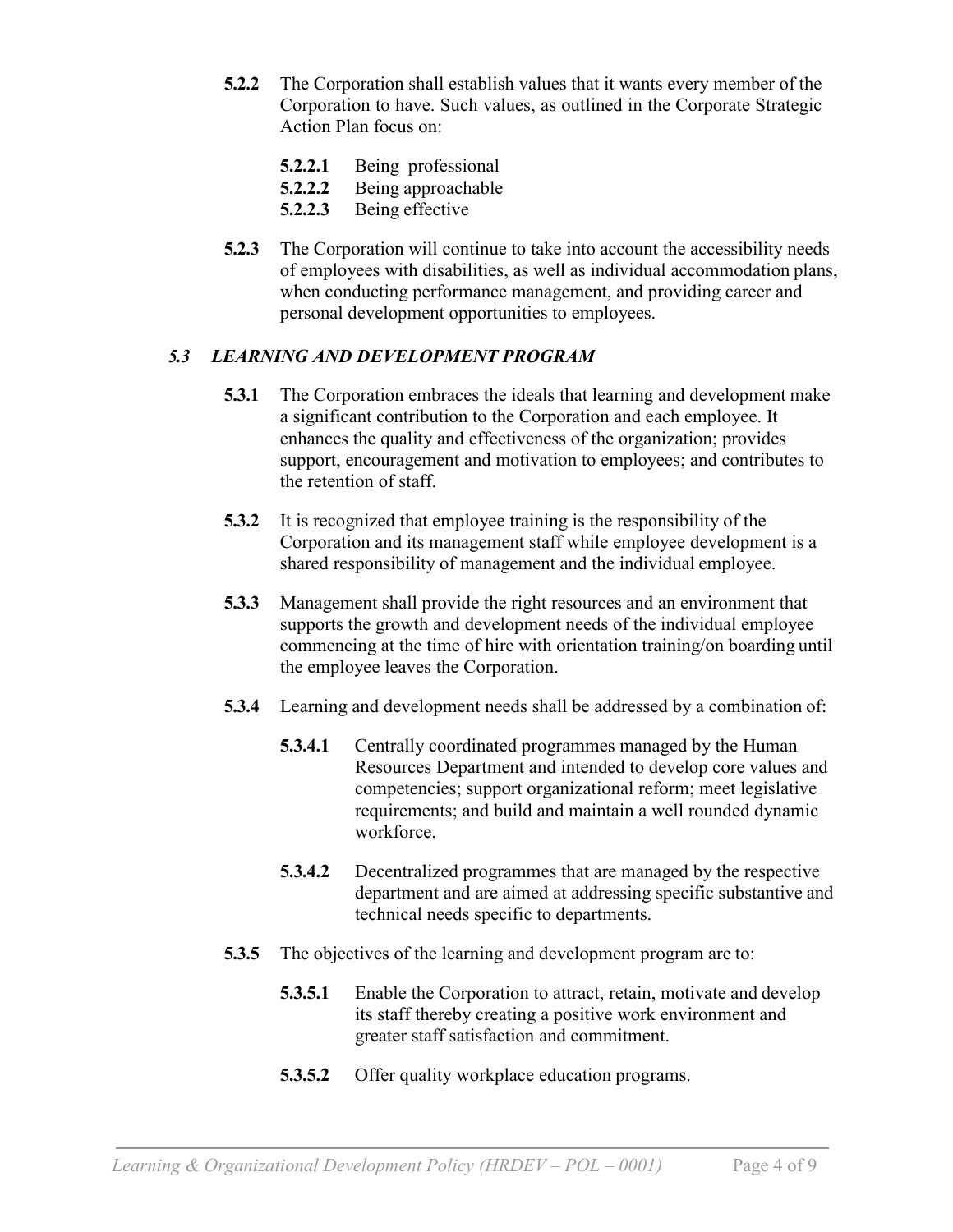- **5.3.5.3** Promote a balanced approach to training and development that will meet the corporate, professional, personal goals and development aspirations of our workforce.
- **5.3.5.4** Facilitate staff awareness of learning and development opportunities.
- **5.3.5.5** Offer all employees access to learning and development opportunities in accordance with participation criteria as outlined in applicable procedures. Management shall encourage and provide for the ability of staff to participate as part of the employee's career plan, at both the personal and professional level and related to both the employee's current position and possible future Corporate positions.
- **5.3.5.6** Deliver learning and development opportunities in a fiscally responsible and timely manner.
- **5.3.6** Individual Development Plans shall be created by the employee and their supervisor to assist employees with their education, training and development. Plans shall be customized based on the attributes, career aspirations, and performance assessment of the individual employee.
- **5.3.7** Educational assistance and tuition reimbursement will provide financial assistance to eligible employees as outlined in applicable procedures.
- **5.3.8** Learning and development initiatives shall be organized both corporately and departmentally in order to meet the following needs:

# **5.3.8.1 Orientation (Corporate and Departmental)** To introduce all new and rehire employees to the City of

Windsor, including its strategic plan, structure, work environment and terms and conditions of employment.

# **5.3.8.2 Job-Related Training**

To enable employees to maintain their effectiveness and optimal performance in their present position. This includes job/department specific training and corporate training providing core competencies to all staff.

#### **5.3.8.3 Occupational Health & Safety/Wellness Training** To ensure employees are aware of and capable of meeting safety standards established in the workplace, and to encourage employees to maintain a healthy lifestyle, inclusive of a respectful workplace.

#### **5.3.8.4 Developmental Training/Continuous Education** To improve employee skills, knowledge and core competencies for current and future positions.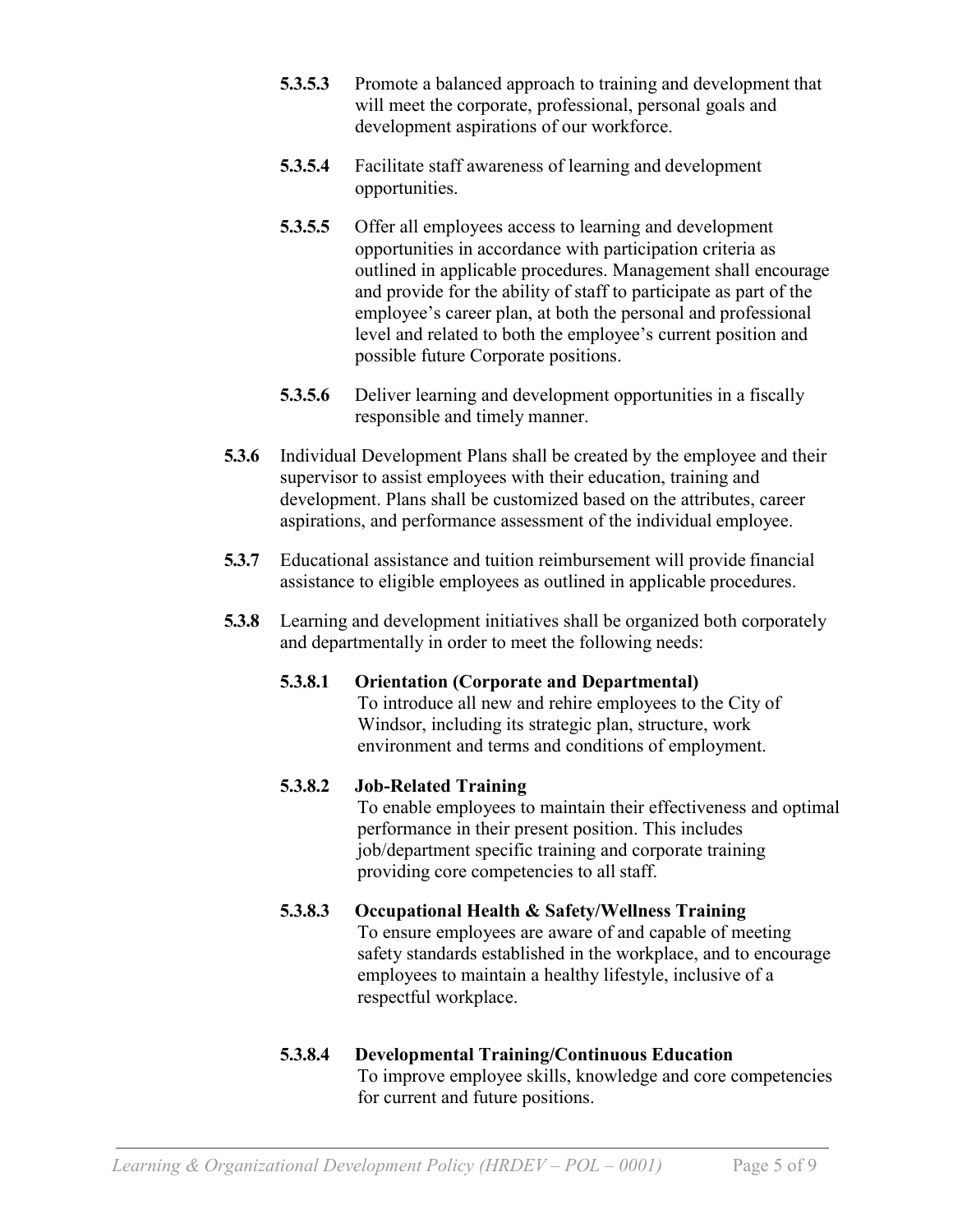# **5.3.8.5 Legislative Training**

To sure employees are provided with the training as required by legislation such as AODA (Accessibility for Ontarians Disability Act).

**5.3.9** Procedures related to the learning and development program shall be established at both the Corporate and Departmental level that reinforce the principles, statements and objectives of this policy. Procedures shall speak to budget planning and allocation, the registration process, distribution of training, meeting workforce and succession planning initiatives, training methods, and the types of training/development programs offered.

# *5.4 WORKFORCE PLANNING PROGRAM*

- **5.4.1** The Corporation recognizes the importance of aligning the needs and priorities of the organization with those of its workforce to ensure legislative, regulatory, service, and organizational strategies are met.
- **5.4.2** An effective, cost efficient workforce plan shall be developed enabling the Corporation to:
	- **5.4.2.1** Align workforce requirements directly to the Corporation's Community Strategic Plan.
	- **5.4.2.2** Capture a comprehensive picture of where gaps and issues exist between the current workforce profile and future workforce requirements.
	- **5.4.2.3** Identify and implement gap reduction strategies.
	- **5.4.2.4** Make decisions pertaining to organizational structure and deployment of the workforce.
	- **5.4.2.5** Identify and overcome internal and external barriers to accomplishing strategic workforce goals.
	- **5.4.2.6** Facilitate succession planning and staff retention strategies.
	- **5.4.2.7** Utilize sufficient budget dollars to fund workforce planning initiatives.
- **5.4.3** It is recognized that workforce planning is a collaborative effort between Departments and Human Resources. Departments are primarily responsible for identifying and forecasting workforce needs based on their business processes and Human Resources is responsible for providing various tools to facilitate workforce planning initiatives. Such tools may include but are not limited to, organizational charts, staff establishment,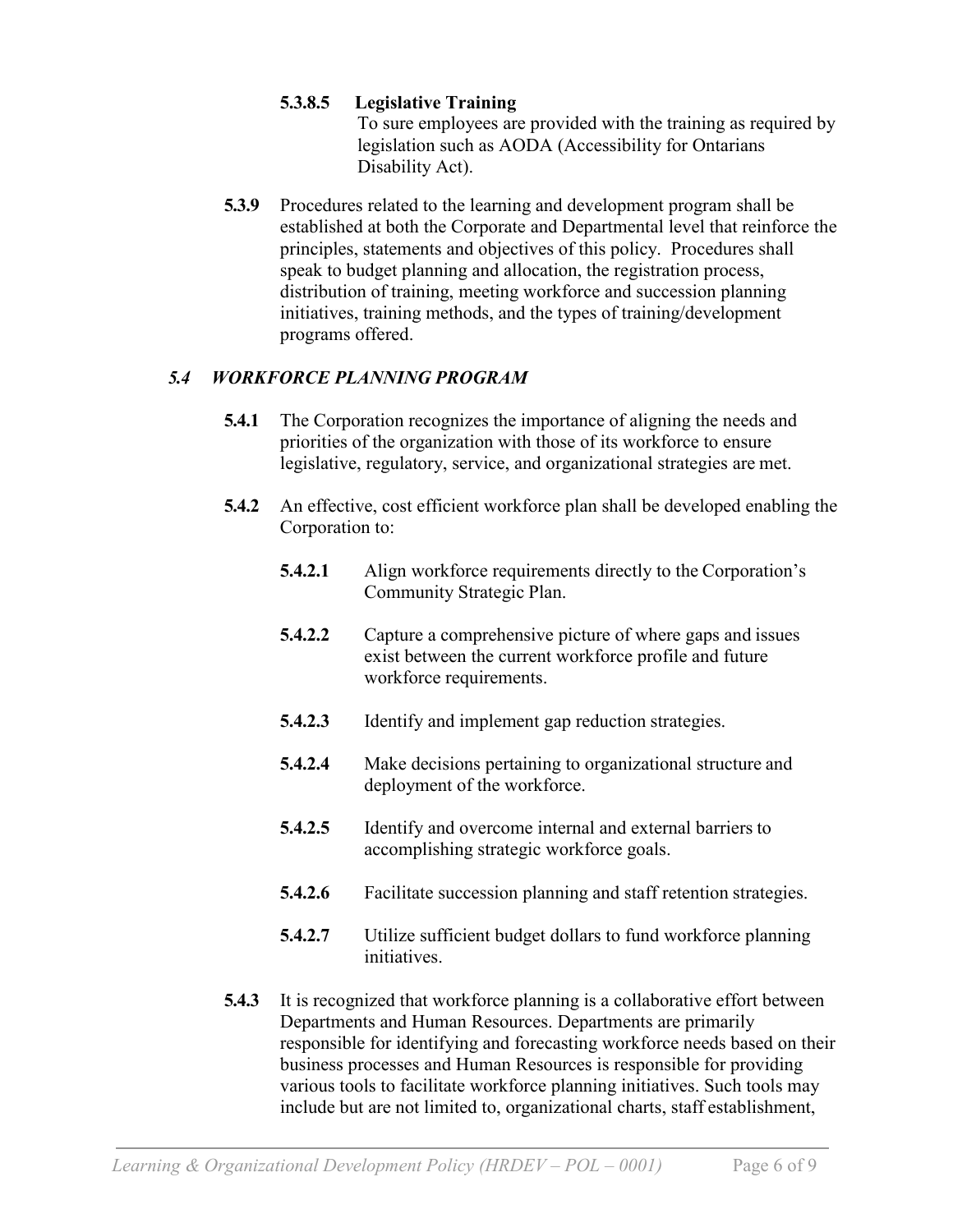job profiles, recruiting, succession planning, retention strategies and learning and development opportunities.

#### *5.5 SUCCESSION PLANNING PROGRAM*

- **5.5.1** The Corporation recognizes the value of succession planning in order to prevent:
	- **5.5.1.1** A loss of knowledge
	- **5.5.1.2** Interruption of customer service and business continuity
	- **5.5.1.3** Risk of critical error due to lack of experience
	- **5.5.1.4** Adverse staff morale
- **5.5.2** The Corporation shall maintain a succession planning program that:
	- **5.5.2.1** Uses a simple, practical, expeditious and effective approach that avoids huge costs, excessive analysis and a time-consuming complicated process.
	- **5.5.2.2** Recognizes the value of looking from within the Corporation to develop staff for succession planning purposes.
	- **5.5.2.3** Recognizes that succession planning is for all employees, regardless of status or position.
	- **5.5.2.4** Looks at the gaps in knowledge and skill set of employees and identifies if providing training will close the gap in order for employees to move to different positions.
	- **5.5.2.5** Holds Departments responsible for identifying and planning for staffing needs including succession planning requirements.
	- **5.5.2.6** Holds the employee responsible for identifying, preparing and pursuing career aspirations and personal and professional development.
	- **5.5.2.7** Provides departments and employees with tools to assist in their responsibilities for meeting staffing needs and career aspirations.
	- **5.5.2.8** Utilizes the job evaluation and job posting process to identify competencies and skills required for positions.
	- **5.5.2.9** Provides a full range of staff training and development opportunities.
	- **5.5.2.10** Integrates the Performance Appraisal and Development Plan system as a method to initiate dialogue with employees; capture employees' career goals and aspirations (inclusive of their intention to retire); and identify succession planning initiatives.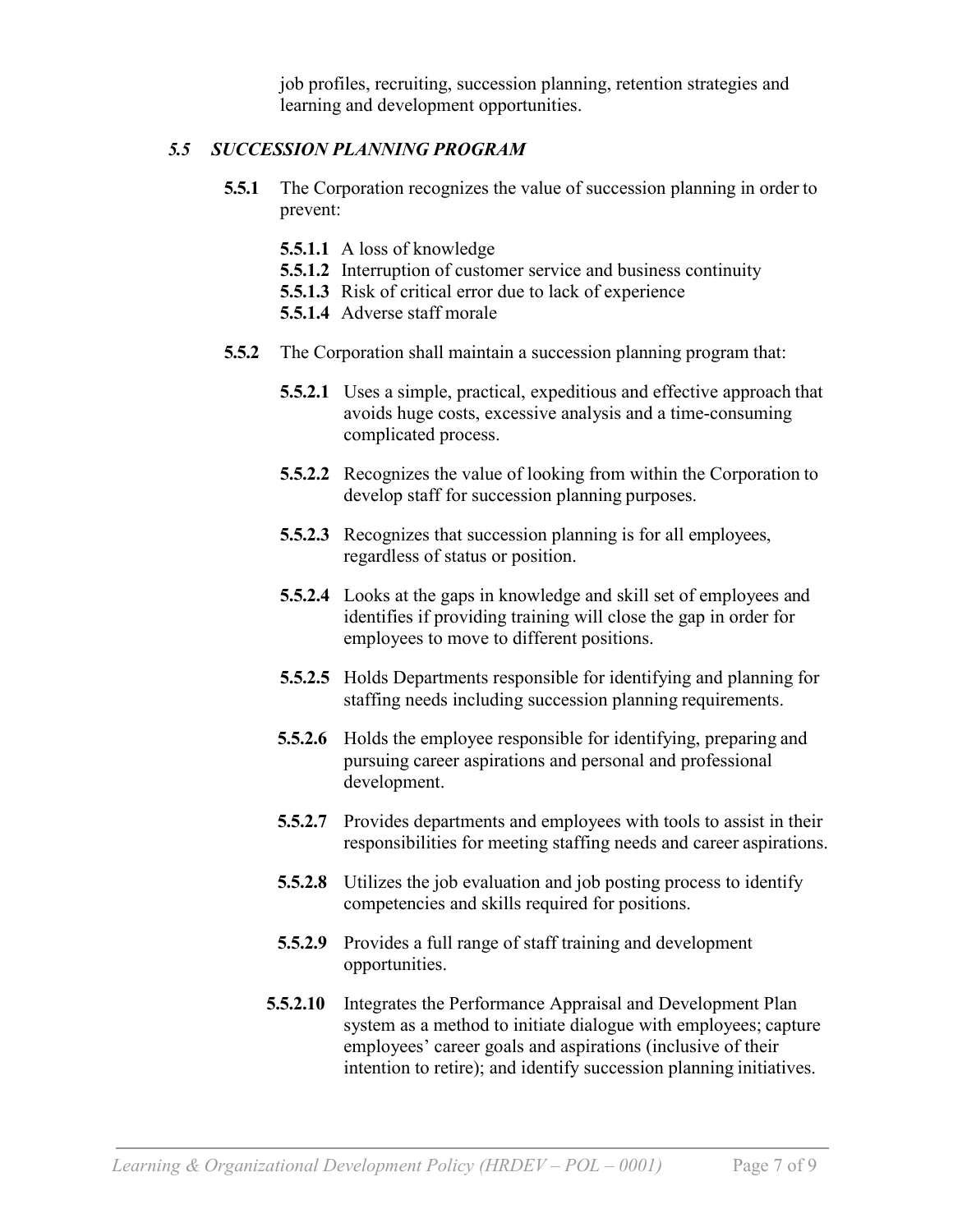- **5.5.2.11** Uses a longstanding fair, equitable and consistent recruitment process across the organization to fill vacant positions and identify employees who have the potential to advance within the Corporation.
- **5.5.2.12** Utilizes a mechanism or a method to transfer and retain critical knowledge from predecessor to successor.
- **5.5.2.13** Uses sufficient budget dollars to fund succession planning initiatives.

#### *5.6 PERFORMANCE MANAGEMENT PROGRAM*

- **5.6.1** The Corporation recognizes performance management as an integral part of overall organization management and a vital component of the managerial role.
- **5.6.2** The key objectives of Performance Management is to:
	- **5.6.2.1** Support the achievements of Windsor's community, corporate, departmental, and divisional strategic goals and priorities.
	- **5.6.2.2** Promote a collaborative effort amongst an employee and their manager/supervisor to establish and communicate clear goals and individual performance expectations.
	- **5.6.2.3** Ensure employees have the on-going feedback they need to improve their job performance and progress in their careers.
	- **5.6.2.4** Measure actual behaviour and results against expectations.
	- **5.6.2.5** Implement best performance management practices by focusing on on-going employee performance improvement, professional and personal development.
	- **5.6.2.6** Recognize that performance appraisal and development planning are important components of employee growth, retention and career planning.
	- **5.6.2.7** Serve as tools for ensuring the Corporation plans its workforce; initiates succession initiatives; and prepares employees for increased responsibility and job satisfaction.
- **5.6.3** In meeting the objectives of this policy the Corporation shall implement and maintain a well-designed, documented performance management process and procedures that incorporates the following:
	- **5.6.3.1** Ensures and demonstrates objective and fair decision-making regarding compensation (where applicable), advancement, areas for improvement and discussion points.